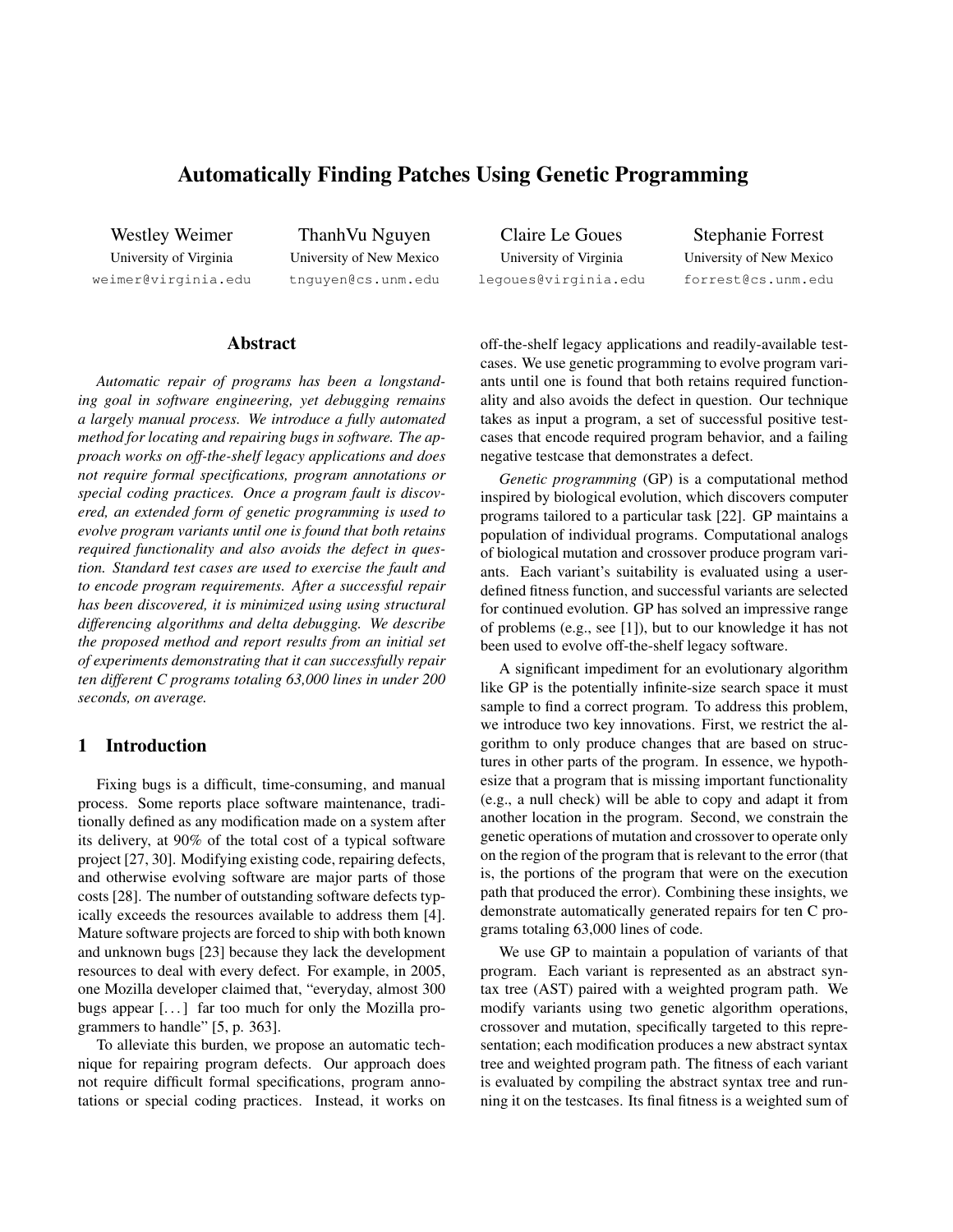the positive and negative testcases it passes. We stop when we have evolved a program variant that passes all of the testcases. Because GP often introduces irrelevant changes or dead code, we use tree-structured difference algorithms and delta debugging techniques in a post-processing step to generate a 1-minimal patch that, when applied to the original program, causes it to pass all of the testcases.

The main contributions of this paper are:

- Algorithms to find and minimize program repairs based on testcases that describe desired functionality.
- A novel and efficient representation and set of operations for scaling GP in this domain. To the best of our knowledge, this is the first use of GP to scale to and repair real unannotated programs.
- Experimental results showing that the approach can generate repairs for different kinds of defects in ten programs from multiple domains.

The structure of the paper is as follows. In Section 2 we give an example of a simple program and how it might be repaired. Section 3 describes the technique in detail, including our program representation (Section 3.2), genetic operators (Section 3.3), fitness function (Section 3.4) and approach to repair minimization (Section 3.5). We empirically evaluate our approach in Section 4, including discussions of convergence (Section 4.4) and repair quality (Section 4.3). We discuss related work in Section 5 and conclude.

## 2 Motivating Example

This section uses a small example program to illustrate the important design decisions in our approach. Consider the C program below, which implements Euclid's greatest common divisor algorithm:

```
1 /* requires: a >= 0, b >= 0 */
2 void gcd(int a, int b) {
3 if (a == 0) {
4 printf("%d", b);
5 }
6 while (b != 0) {
7 if (a > b) {
8 a = a - b;
9 } else {
10 b = b - a;
11 }
12 }
13 printf("%d", a);
14 exit(0);
15 }
```
The program has a bug; when **a** is zero and **b** is positive, the program prints out the correct answer but then loops forever on lines 6–9–10. The code could have other bugs: it does not handle negative inputs gracefully. In order to repair the program we must understand what it is supposed to be doing; we use testcases to codify these requirements. For example, we might use the testcase **gcd(0,55)** with desired terminating output **55**. The program above fails this testcase, which helps us identify the defect to be repaired.

Our algorithm attempts to automatically repair the defect by searching for valid variants of the original program. Searching randomly through possible program modifications for a repair may not yield a desirable result. Consider the following program variant:

```
1 void gcd_2(int a, int b) {
2 printf("%d", b);
3 exit(0);
4 }
```
This **gcd\_2** variant passes the **gcd(0,55)** testcase, but fails to implement other important functionality. For example, **gcd\_2(1071,1029)** produces **1029** instead of **21**. Thus, the variants must pass the negative testcase while retaining other core functionality. This is enforced through positive testcases, such as terminating with output **21** on input **gcd(1071,1029)**. In general, several positive testcases will be necessary to encode the requirements, although in this simple example a single positive testcase suffices.

For large programs, we would like to bias the modifications towards the regions of code that are most likely to change behavior on the negative testcase without damaging performance on the positive testcases. We thus instrument the program to record all of the lines visited when processing the testcases. The positive testcase **gcd(1071,1029)** visits lines 2–3 and 6–15. The negative testcase **gcd(0,55)** visits lines 2–5, 6–7, and 9–12. When selecting portions of the program to modify, we favor locations that were visited during the negative testcase and were not also visited during the positive one. In this example, repairs are focused on lines 4–5.

Even if we know where to change the program, the number of possible changes is still huge, and this has been a significant impediment for GP in the past. We could add arbitrary code, delete existing code, or change existing code into new arbitrary code. We make the assumption that most defects can be repaired by adopting existing code from another location in the program. In practice, a program that makes a mistake in one location often handles the situation correctly in another [14]. As a simple example, a program missing a null check or an array bounds check is likely to have a similar working check somewhere else that can be used as a template. When mutating a program we may insert, delete or modify statements, but we insert only code that is similar in structure to existing code. Thus, we will not insert an arbitrary **if** conditional, but we might insert **if**(a==0) or **if(a>b)** because they already appear in the program. Similarly, we might insert **printf("%d",a)**, **a=a-b**, **b=b-a**, **printf("%d",b)**, or **exit(0)**, but not arbitrary statements.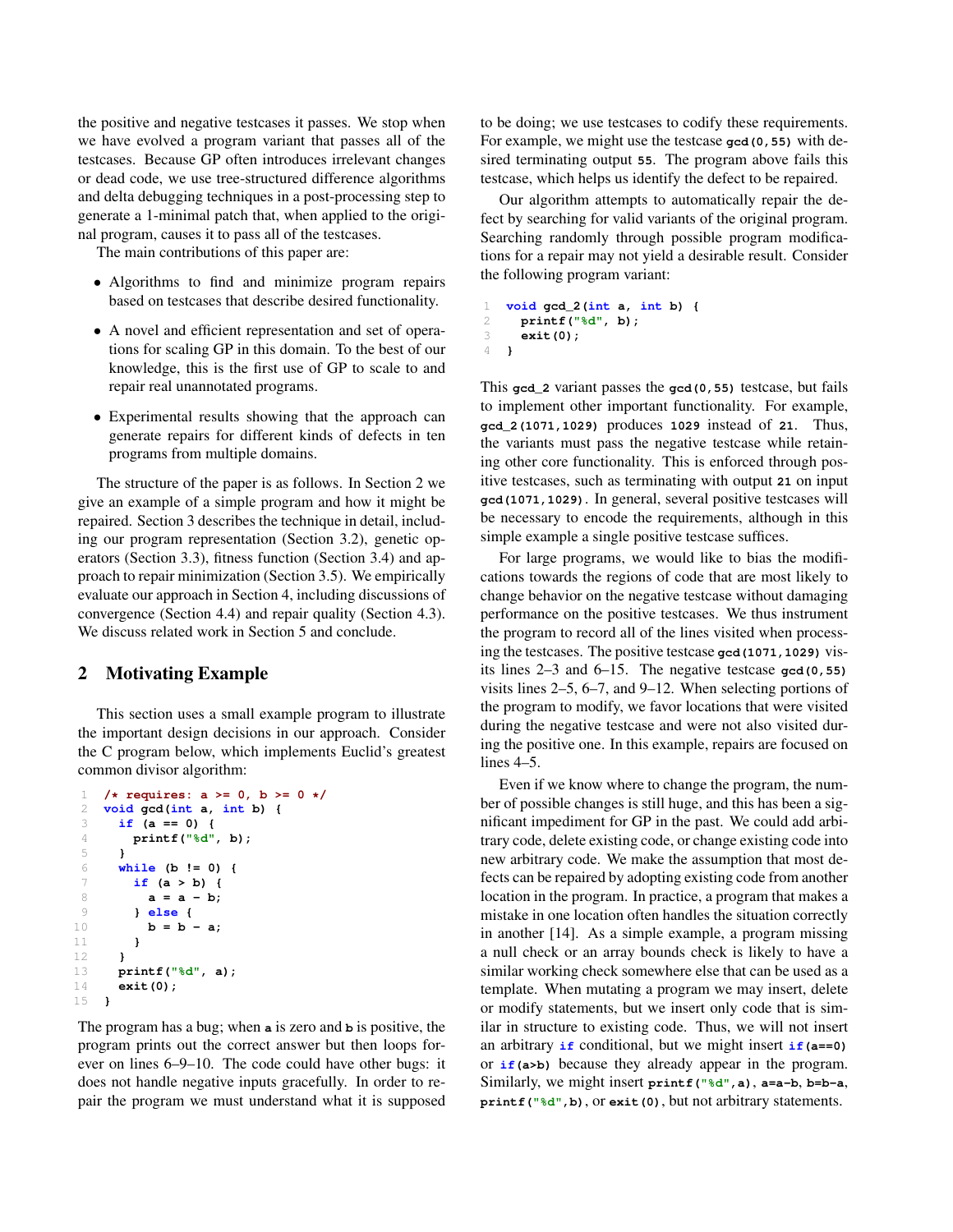Given the bias towards modifying lines 4–5 and our preference for insertions similar to existing code, it is reasonable to consider inserting **exit(0)** and **a=a-b** between lines 4 and 5, which yields: variant:

```
1 void gcd_3(int a, int b) {
2 if (a == 0) {
3 printf("%d", b);
4 exit(0); // inserted
5 a = a - b; // inserted
6 }
7 while (b != 0) {
8 if (a > b) {
9 a = a - b;
10 } else {
11 b = b - a;
12 }
13 }
14 printf("%d", a);
15 exit(0);
16 }
```
This **gcd\_3** variant passes all of the positive testcases and also passes the negative testcase; we call it the primary repair. We could return it as the final repair. However, the **a = a - b** inserted on line 5 is extraneous. The GP method often produces such spurious changes, which we minimize in a final step. We consider all of the changes between the original **gcd** and the primary repaired variant **gcd\_3**, retain the minimal subset of changes that, when applied to **gcd**, allow it to pass all positive and negative testcases. This minimal patch is the final repair:

```
3 if (a == 0) {
4 printf("%d", b);
5 + exit(0);
6 }
     7 while (b != 0) {
```
In the next section, we describe a generalized form of this procedure.

# 3 Genetic Programming for Software Repair

The core of our method is a GP that repairs programs by selectively searching through the space of nearby program variants until it discovers one that avoids known defects and retains key functionality. We use a novel GP representation and make assumptions about the probable nature and location of the necessary repair to make the search more efficient. Given a defective program, we must address five questions:

- 1. What is it doing wrong? We take as input a set of *negative testcases* that characterizes a fault. The input program fails all negative testcases.
- 2. What is it supposed to do? We take as input a set of *positive testcases* that encode functionality requirements. The input program passes all positive testcases.
- Input: Program P to be repaired. Input: Set of positive testcases PosT. Input: Set of negative testcases NegT. Output: Repaired program variant. 1:  $Path_{PosT} \leftarrow \bigcup_{p \in PosT}$  statements visited by  $P(p)$ 2:  $Path_{NegT} \leftarrow \bigcup_{n \in NegT}^{\infty}$  statements visited by  $P(n)$ 3:  $Path \leftarrow$  update\_weights $(Path_{NegT},Path_{PosT})$ 4:  $Popul \leftarrow$  initial\_population(P, pop\_size) 5: repeat
- 6:  $Viable \leftarrow {\langle P, Path_P, f \rangle \in Popul \mid f > 0}$
- 7:  $Popul \leftarrow \emptyset$
- 8:  $NewPop \leftarrow \emptyset$
- 9: for all  $\langle p_1, p_2 \rangle \in$  sample(*Viable*, pop\_size/2) do
- 10:  $\langle c_1, c_2 \rangle \leftarrow \text{crossover}(p_1, p_2)$
- 11:  $NewPop \leftarrow NewPop \cup \{p_1, p_2, c_1, c_2\}$
- 12: end for
- 13: for all  $\langle V,Path_V, f_V \rangle \in NewPop$  do
- 14:  $Popul \leftarrow Popul \cup \{mutate(V, Path_V)\}$
- 15: end for
- 16: **until**  $\exists \langle V, Path_V, f_V \rangle \in Popul$  .  $f_V$  = max fitness 17: **return** minimize(V, P,  $PosT$ ,  $NegT$ )

**Figure 1.** High-level pseudocode for our technique. Lines 5–16 describe the GP search for a feasible variant. Subroutines such as mutate( $V, Path_V$ ) are described subsequently.

- 3. Where should we change it? We favor changing program locations visited when executing the negative testcases and avoid changing program locations visited when executing the positive testcases.
- 4. How should we change it? We insert, delete, and swap program statements and control flow. We favor insertions based on the existing program structure.
- 5. When are we finished? The primary repair is the first variant that passes all positive and negative testcases. We minimize the differences between it and the original input program to produce the final repair.

Pseudocode for the algorithm is given in Figure 1. lines 1–2 determine the paths visited by the program on the input testcases. Line 3 combines the weights from those paths (see Section 3.2). With these preprocessing steps complete, Line 4 constructs an initial GP population based on the input program. Lines 5–16 encode the main GP loop (see Section 3.1), which searches for a feasible variant. On each iteration, we remove all variants that fail every testcase (line 6). We then take a weighted random sample of the remaining variants (line 9), favoring those variants that pass more of the testcases (see Section 3.4). We apply the crossover operator (line 10; see Section 3.3) to the selected variants; each pair of parent variants produces two child variants. We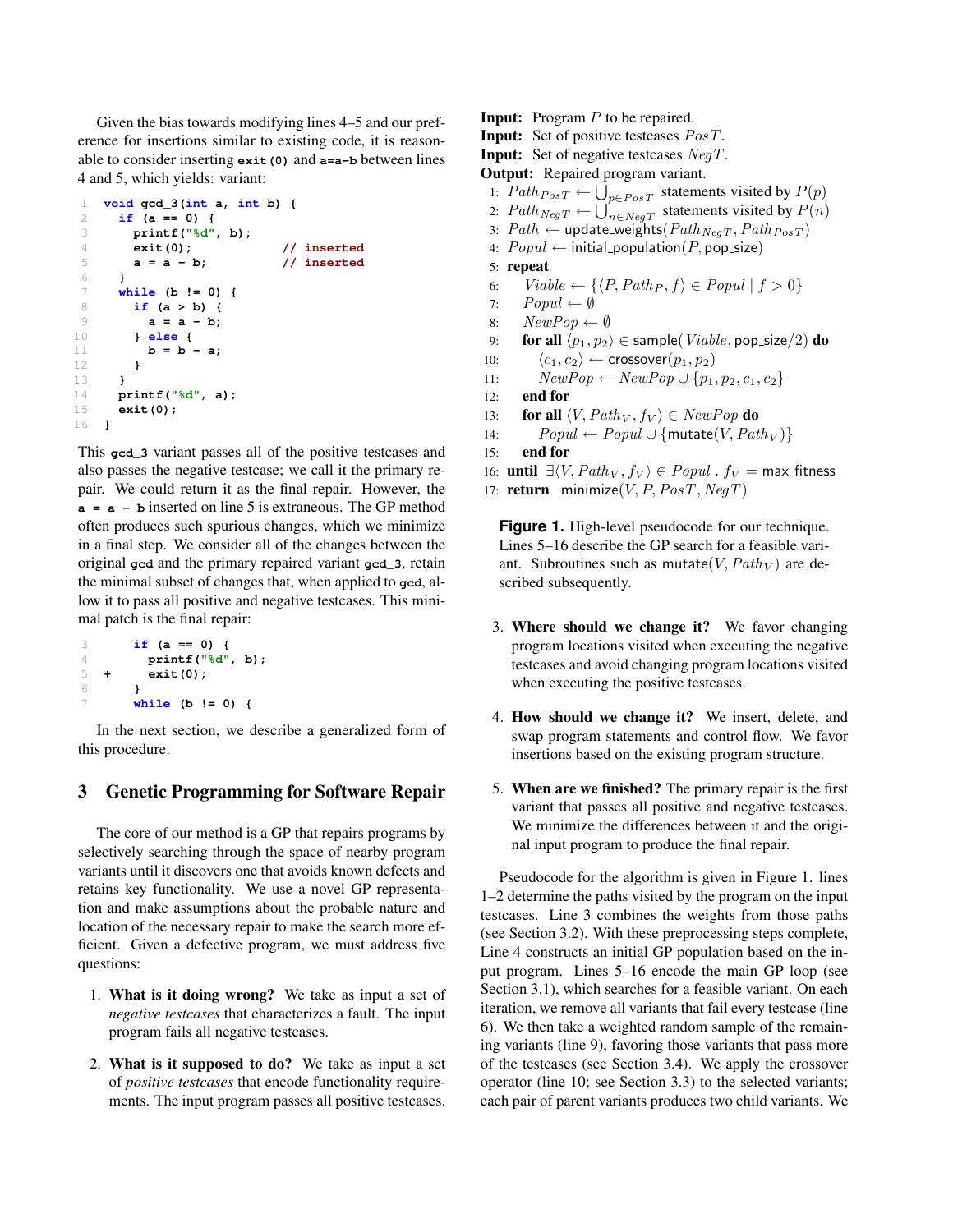include the parent and child variants in the population and then apply the mutation operator to each variant (line 14; see Section 3.3); this produces the population for the next generation. The algorithm terminates when it produces a variant that passes all of the testcases (line 16). The successful variant is minimized (see Section 3.5), to eliminate unneeded changes, and return the resulting program.

# 3.1 Genetic Programming (GP)

As mentioned earlier, GP is a stochastic search method based on principles of biological evolution [15, 22]. GP operates on and maintains a population comprised of different programs, referred to as *individuals* or *chromosomes*. In GP, each chromosome is a tree-based representation of a program. The *fitness*, or desirability, of each chromosome, is evaluated via an external *fitness function*—in our application fitness is assessed via the test cases. Once fitness is computed, high-fitness individuals are *s*elected to be copied into the next generation. Variations are introduced through computational analogies to the biological processes of mutation and crossover (see below). These operations create a new generation and the cycle repeats. Details of our GP implementation are given in the following subsections.

### 3.2 Program Representation

We represent each individual (candidate program) as a pair containing:

- 1. An *abstract syntax tree (AST)* including all of the statements in the program.
- 2. A *weighted path* through that program. The weighted path is a list of pairs, each pair containing a statement in the program and a weight based on that statement's occurrences in various testcases.

The specification of what constitutes a statement is critical because the GP operators are defined over statements. Our implementation uses the CIL toolkit for manipulating C programs, which reduces multiple statement and expression types in C to a small number of high-level abstract syntax variants. In CIL's terminology, Instr, Return, If and Loop are defined as statements [26]; this includes all assignments, function calls, conditionals, and looping constructs. An example of C syntax not included in this definition is **goto**. The genetic operations will thus never delete, insert or swap a lone **goto** directly; However, the operators might insert, delete or swap an entire loop or conditional block that contains a **goto**. With this simplified form of statement, we use an off-the-shelf CIL AST. To find the statements visited along a program execution (lines 1–2 of Figure 1), we apply a program transformation, assigning each statement element a unique number and inserting a **fprintf** call that logs the visit to that statement.

The *weighted path* is a set of  $\langle$  statement, weight  $\rangle$  pairs that guide the GP search. We assume that a statement visited at least once during a negative testcase is a reasonable candidate for repair. We do not assume that a statement visited frequently (e.g., because it is in a loop) is more likely to be a good repair site. We thus remove all duplicates from each list of statements. However, we retain the the visit order in our representation (see Crossover description below). If there were no positive testcases, each statement visited along a negative testcase would be a reasonable repair candidate, so the initial weight on every statement would be 1.0. We modify these weights using the positive testcases. update\_weights( $Path_{NegT}$ ,  $Path_{PosT}$ ) in Figure 1 sets the weight of every statement on the path that is also visited in at least one positive testcase equal to a parameter  $W_{Path}$ . Taking  $W_{Path} = 0$  prevents us from considering any statement visited on a positive testcase; values such as  $W_{Path} = 0.01$  typically work better (see Section 4.4).

Each GP-generated program has the same number of pairs and the same sequence of weights in its weighted path as the original program. By adding the weighted path to the AST representation, we can constrain the evolutionary search to a small subset of the complete program tree by focusing the genetic operators on relevant code locations. In addition, the genetic operators are not allowed to invent completely new statements. Instead, they "borrow" statements from the rest of the program tree. These modifications allow us to address the longstanding scaling issues in GP [18, 19] and apply the method to larger programs than were previously possible.

### 3.3 Selection and Genetic Operators

Selection. There are many possible selection algorithms in which more fit individuals are allocated more copies in the next generations than less fit ones. For our initial prototype we used proportional selection [13], in which each individual's probability of selection is directly proportional to its relative fitness in the population. The code from lines 6– 9 of Figure 1 implements the selection process. We discard individuals with fitness 0 (i.e., variants that do not compile or variants that pass no test cases), placing the remainder in Viable on line 6. A mating pool with size equal to one half of the current population is selected in line 9 using proportional selection.

We use two GP operators, mutation and crossover, to create new program variants from this mating pool. Mutation has a small chance of changing any particular statement along the weighted path. Crossover combines the "first part" of one variant with the "second part" of another, where "first" and "second" are relative to the weighted path.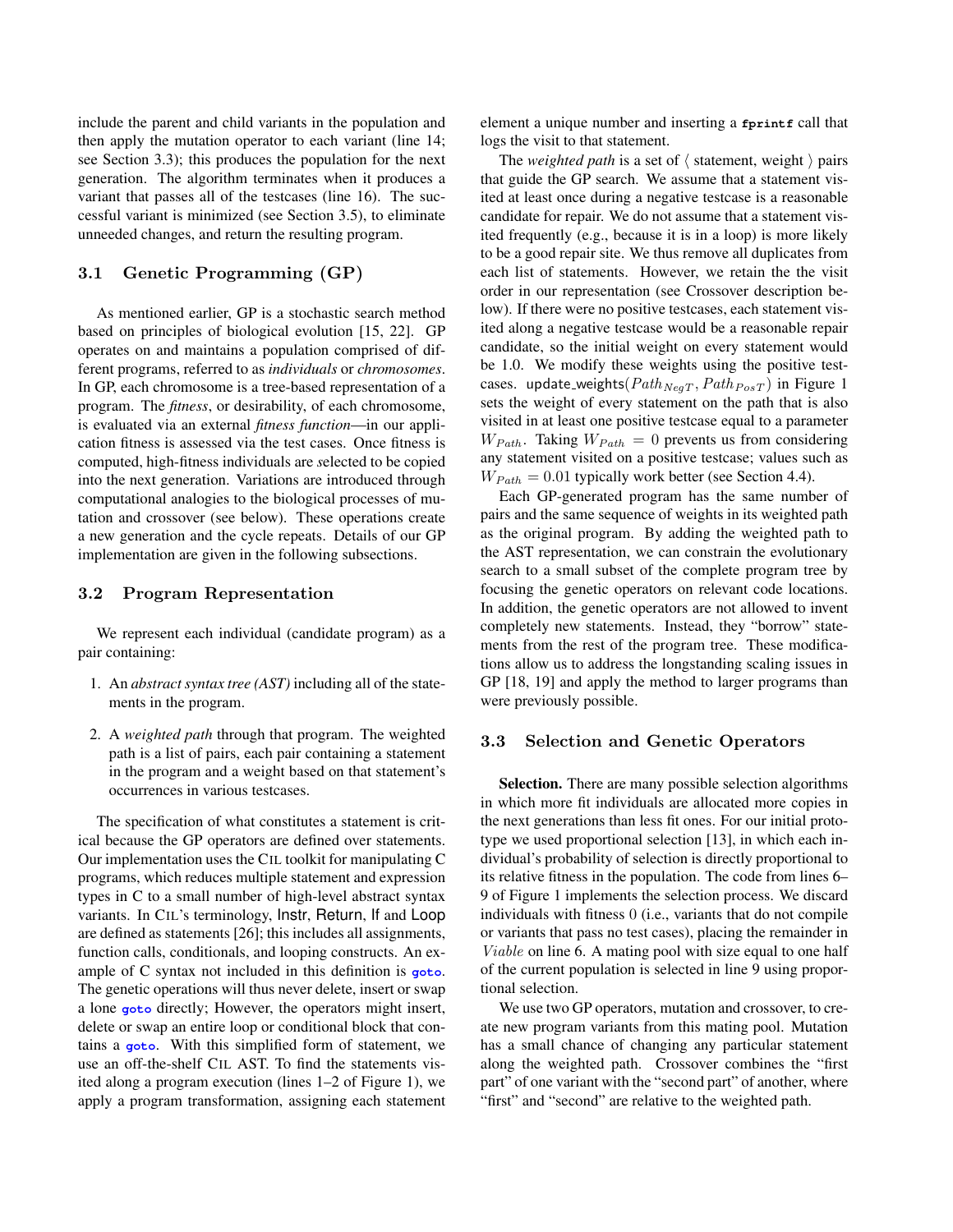**Input:** Program  $P$  to be mutated. **Input:** Path  $Path_P$  of interest. Output: Mutated program variant. 1: for all  $\langle$ *stmt<sub>i</sub>*,  $prob_i \rangle \in Path_P$  do 2:  $\quad \textbf{if random}(prob_i) \wedge \texttt{random}(W_{mut}) \textbf{ then}$ 3: **let**  $op = \text{choose}$  {insert, swap, delete}) 4: if  $op =$  swap then 5: **let**  $stmt_j = \text{choose}(P)$ 6:  $Path_{P}[i] \leftarrow \langle \textit{stmt}_j , \textit{prob}_i \rangle$ 7: **else if**  $op$  = insert **then** 8: **let**  $stmt_i = choose(P)$ 9:  $Path_P[i] \leftarrow \langle \{stmt_i;stmt_j\}, prob_i \rangle$ 10: **else if**  $op =$  delete **then** 11:  $Path_{P}[i] \leftarrow \langle \{\}, prob_{i}\rangle$ 12: end if 13: end if 14: end for 15: **return**  $\langle P, Path_P, fitness(P) \rangle$ 

**Figure 2.** Our mutation operator. Updates to  $Path_P$ also update the AST P.

Mutation. Figure 2 shows the high-level pseudocode for our *mutation* operator. Mutation is constrained to the statements on the weighted path (line 1). At each location on the weighted path, mutation is applied to the location with probability equal to its weight. A statement occurring on negative testcases but not on positive testcases ( $prob_i = 1$ ) is always considered for mutation, whereas a statement that occurs on both positive and negative testcases is less likely to be mutated ( $prob_i = W_{Path}$ ). Even if a statement is considered for mutation, only a few mutations actually occur, as determined by the global mutation rate (a parameter called  $W_{mut}$ ) Ordinarily, mutation operations involve single bit flips or simple symbolic substitutions. Because our primitive unit is the statement, our mutation operator is more complicated, consisting of either a deletion (the entire statement is deleted), an insertion (another statement is inserted after it), or a swap with another statement. In the current implementation we choose from these three options with uniform random probability  $(1/3, 1/3, 1/3)$ .

In the case of a swap, a second statement  $s$ tmt<sub>i</sub> is chosen uniformly at random from anywhere in the program — not just from along the path. This reflects our intuition about related changes; a program missing a null check may not have one along the weighted path, but probably has one somewhere else in the program. The *i*th element of  $Path_P$  is replaced with a pair consisting of  $s$ tmt<sub>j</sub> and the original weight  $prob_i$ ; the original weight is retained because  $s t m t_j$ can be off the path and thus have no weight of its own. Changes to statements in  $Path_{P}$  are reflected in its corresponding AST P. We handle insertions by transforming  $s t m t_i$  into a block statement that contains  $s t m t_i$  followed

Input: Parent programs P and Q. **Input:** Paths  $Path_P$  and  $Path_Q$ . **Output:** Two new child program variants  $C$  and  $D$ . 1:  $cutoff \leftarrow choose(|Path_P|)$ 2:  $C, Path_C \leftarrow \text{copy}(P, Path_P)$ 3:  $D, Path_D \leftarrow copy(Q, Path_Q)$ 4: for  $i = 1$  to  $\left| \frac{Path_P}{} \right|$  do 5: if  $i > cutoff$  then 6: **let**  $\langle$ *stmt<sub>p</sub>*, *prob* $\rangle$  = *Path<sub>P</sub>* [*i*] 7: **let**  $\langle$ *stmt*<sub>q</sub>, prob $\rangle$  = Path<sub>Q</sub>[i] 8: **if** random $(prob)$  then 9:  $Path_C[i] \leftarrow Path_Q[i]$ 10:  $Path_D[i] \leftarrow Path_P[i]$ 11: end if 12: end if 13: end for 14: **return**  $\langle C, Path_C, fitness(C) \rangle, \langle D,Path_D, fitness(D) \rangle$ 

**Figure 3.** Our crossover operator. Updates to  $Path_C$ and  $Path_D$  update the ASTs C and D.

by  $s t m t_i$ . Deletions are handled similarly by transforming  $s t m t_i$  into an empty block statement. We replace with nothing rather than deleting to maintain the invariant of uniform path lengths across all variants. Note that a "deleted" statement may be selected as  $s$ tm $t<sub>j</sub>$  in a later mutation operation.

Crossover. Figure 3 shows the high-level pseudocode for our *crossover* operator. Only statements along the weighted paths are crossed over. We choose a cutoff point along the paths (line 1) and swap all statements after the cutoff point. For example, on input  $[P_1, P_2, P_3, P_4]$  and  $[Q_1, Q_2, Q_3, Q_4]$  with cutoff 2, the child variants are  $C =$  $[P_1, P_2, Q_3, Q_4]$  and  $D = [Q_1, Q_2, P_3, P_4]$ . Each child thus combines information from both parents. In any given generation, a variant will be the parent in at most one crossover operation.

We only perform a crossover swap for a given statement with probability given by the path weight for that statement. Note that on lines 6–8, the weight from  $Path_{\mathcal{P}}[i]$  must be the same as the weight from  $Path_{Q}[i]$  because of our representation invariant.

## 3.4 Fitness Function

Given an input program, the *fitness function* returns a number indicating the acceptability of the program. The fitness function is used by the selection algorithm to determine which variants survive to the next iteration (generation), and it is used as a termination criterion for the search. Our fitness function computes a weighted sum of all testcases passed by a variant. We first compile the variant's AST to an executable program, and then record which test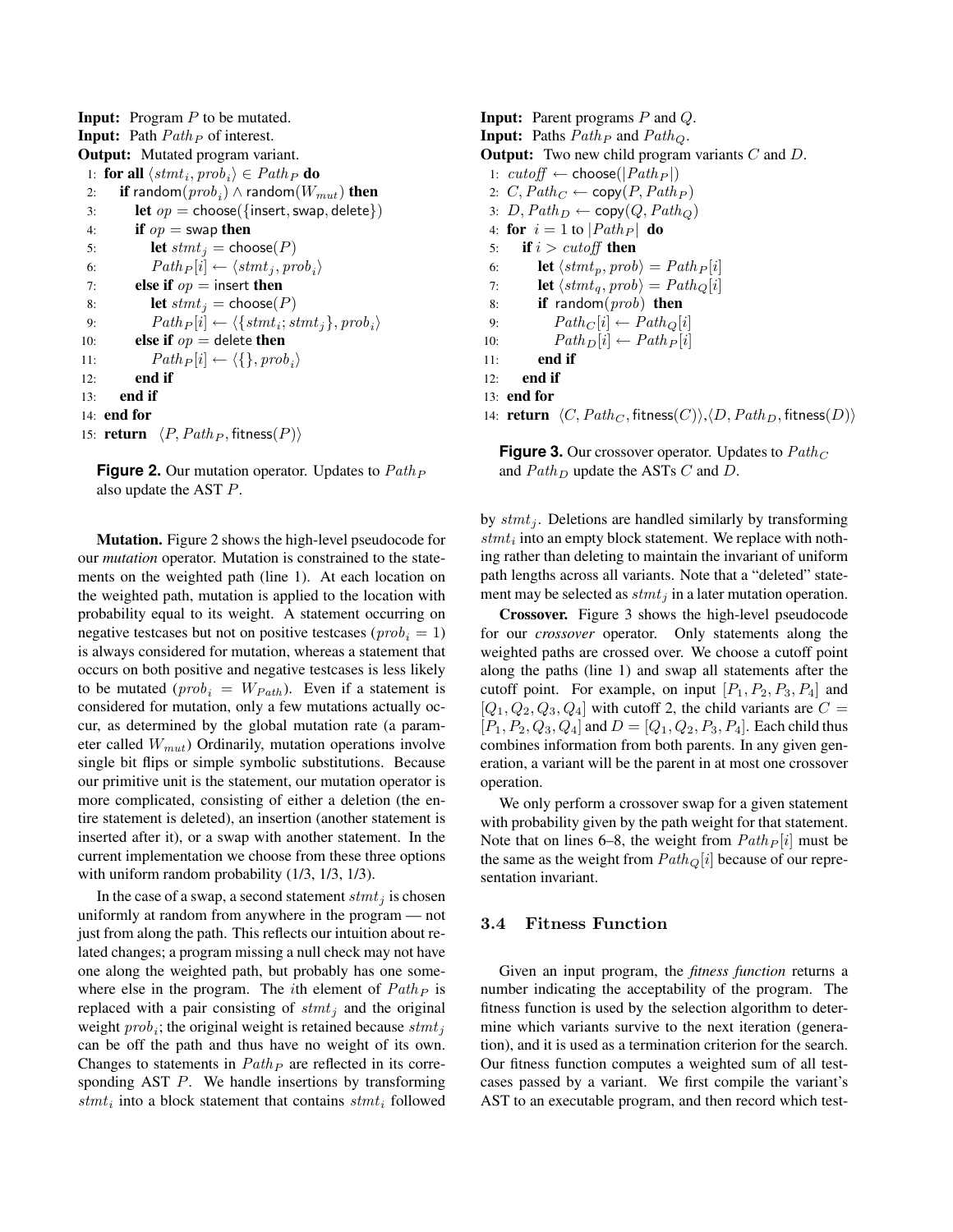cases are passed by that executable:

$$
fitness(P) = W_{PosT} \times |\{t \in PosT \mid P \text{ passes } t\}|
$$
  
+ 
$$
W_{NegT} \times |\{t \in NegT \mid P \text{ passes } t\}|
$$

Each successful positive test is weighted by the global parameter  $W_{PosT}$ ; each successful negative test is weighted by the global parameter  $W_{NegT}$ . A program variant that does not compile receives a fitness of zero; 1.8% of variants failed to compile in our experiments. The search terminates when a variant maximizes the fitness function by passing all testcases. The weights  $W_{PosT}$  and  $W_{NeqT}$  should be positive values; we discuss particular choices in Section 4.4.

For full safety, the testcase evaluations should be run in a virtual machine, **chroot(2)** jail, or similar sandbox. Standard software fault isolation through address spaces may be insufficient. For example, a program that removes a temporary file may in theory evolve into a variant that deletes every file in the filesystem. In addition, the standard regression testing practice of limiting execution time to prevent run-away processes is even more important in this setting, where program variants may contain infinite loops.

The fitness function encodes software requirements at the testcase level. The negative testcases encode the fault to be repaired and the positive testcases encode necessary functionality that cannot be sacrificed. Note that including too many positive testcases could make the fitness evaluation process inefficient and constrain the search space, while including too few may lead to a repair that sacrifices important functionality; Section 4.3 investigates this topic.

Because the fitness of each individual in our GP is independent of other individuals, fitness calculations can be parallelized. Fitness evaluation for a single variant is similarly parallel with respect to the number of testcases. In our prototype implementation, we were able to take advantage of multicore hardware with trivial fork-join directives in the testcase shell scripts (see Section 4).

#### 3.5 Repair Minimization

Once a variant is discovered that passes all of the testcases we minimize the repair before presenting it to developers. Due to the randomness in the mutation and crossover algorithms, it is likely that the successful variant will include irrelevant changes that are difficult to inspect for correctness. We thus wish to produce a *patch*, a list of edits that, when applied to the original program, repair the defect without sacrificing required functionality. Previous work has shown that defects associated with such a patch are more likely to be addressed [34]; developers are comfortable working with patches. We combine insights from delta debugging and tree-structured distance metrics to minimize the repair. Intuitively, we generate a large patch by taking the difference between the variant and the original, and then we throw away every part of that patch we can while still passing all test cases.

We cannot use standard diff because its line-level patches encode program concrete syntax, rather than program abstract syntax, and are thus inefficient to minimize. For example, our variants often include changes to control flow (e.g., **if** or **while** statements) for which both the opening brace **{** and the closing brace **}** must be present; throwing away part of such a patch results in a program that does not compile. We choose not to record the genetic programming operations performed to obtain the variant as an edit script because such operations often overlap and the resulting script is quite long. Instead, we use a version of the DIFFX XML difference algorithm [2] modified to work on CIL ASTs. This generates a list of tree-structured edit operations between the variant and the original. Unlike a standard line-level patch, tree-level edits include operations such as "move the subtree rooted at node  $X$  to become the Yth child of node  $Z$ ". Thus, failing to apply part of a treestructured patch will never result in an ill-formed program at the concrete syntax level (although it may still result in an ill-formed program at the semantic type-checking level).

Once we have a set of edits that can be applied together or separately to the original program we minimize that list. Considering all subsets of the set of edits is infeasible; for example, the edit script for the first repair generated by our algorithm on the "ultrix look" program in Section 4 is 32 items long (the diff is 52 lines long). Instead, we use delta debugging [35]. Delta debugging finds a small "interesting" subset of a given set for an external notion of interesting, and is typically used to minimize compiler testcases. Delta debugging finds a *1-minimal* subset, an interesting subset such that removing any single element from it prevents it from being interesting. We use the fitness function as our notion of interesting and take the DIFFX operations as the set to minimize. On the 32-item "ultrix look" script, delta debugging performs only 10 fitness evaluations and produces a 1-minimal patch (final diff size: 11 lines long); see Section 4.3 for an analysis.

#### 4 Experiments

We report experiments and case studies designed to:

- 1. Evaluate performance and scalability by finding repairs for multiple legacy programs.
- 2. Measure run-time cost in terms of fitness function evaluations and elapsed time.
- 3. Evaluate convergence rate of the evolutionary search.
- 4. Understand how testcases affect repair quality, characterizing the solutions found by our technique.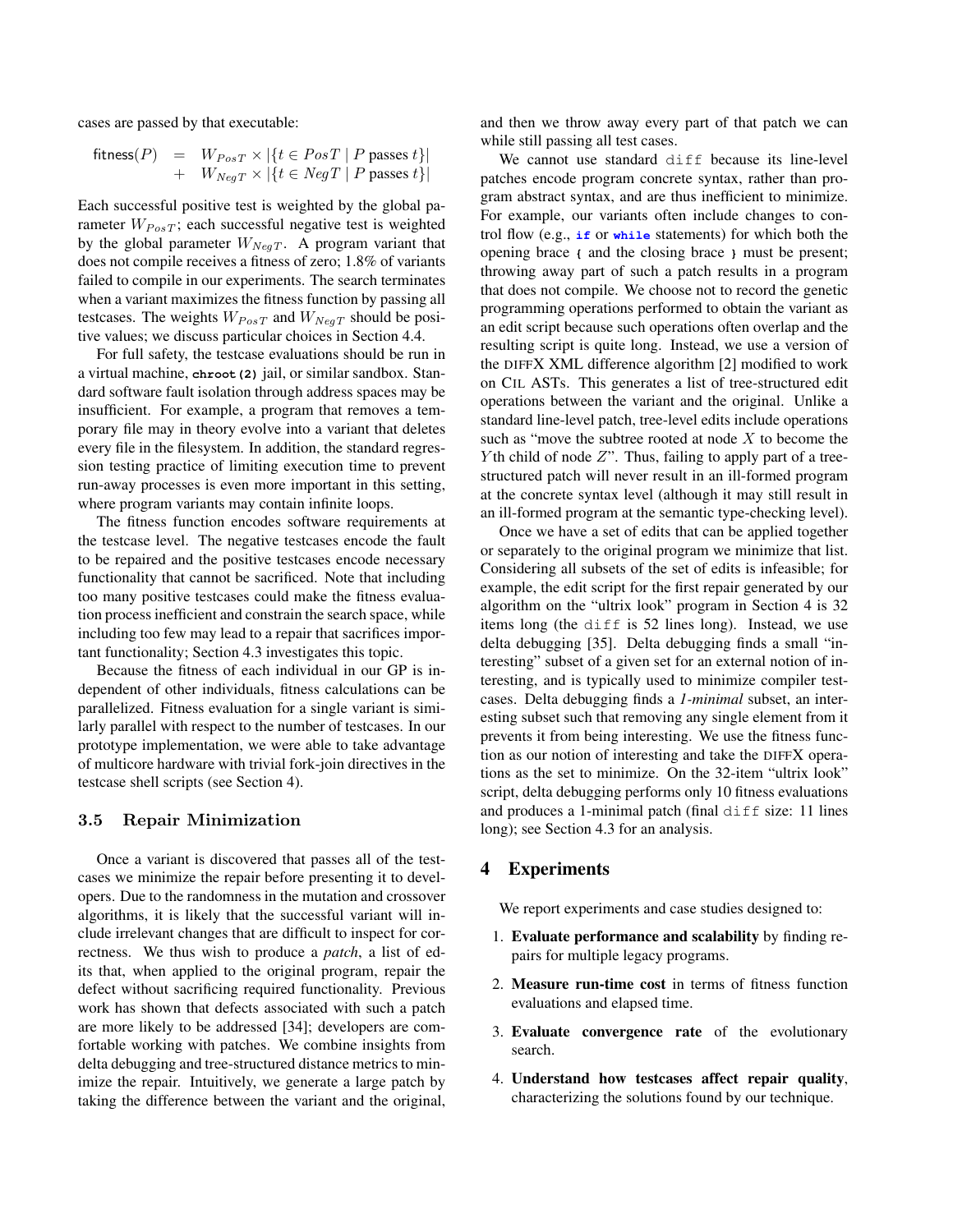| Program   | Version      | LOC   | <b>Statements</b> | Program Description        | Fault                      |
|-----------|--------------|-------|-------------------|----------------------------|----------------------------|
| qcd       | example      | 22    | 10                | example from Section 2     | infinite loop              |
| uniq      | ultrix $4.3$ | 1146  | 81                | duplicate text processing  | segfault                   |
| look      | ultrix $4.3$ | 1169  | 90                | dictionary lookup          | segfault                   |
| look      | svr4.01.1    | 1363  | 100               | dictionary lookup          | infinite loop              |
| units     | svr4.01.1    | 1504  | 240               | metric conversion          | segfault                   |
| deroff    | ultrix $4.3$ | 2236  | 1604              | document processing        | segfault                   |
| nullhttpd | 0.5.0        | 5575  | 1040              | webserver                  | remote heap buffer exploit |
| indent    | 1.9.1        | 9906  | 2022              | source code processing     | infinite loop              |
| flex      | 2.5.4a       | 18775 | 3635              | lexical analyzer generator | segfault                   |
| atris     | 1.0.6        | 21553 | 6470              | graphical tetris game      | local stack buffer exploit |
| total     |              | 63249 | 15292             |                            |                            |

**Figure 4.** Benchmark programs used in our experiments, with size in lines of code (LOC). The 'Statements' column gives the number of applicable statements as defined in Section 3.2.

#### 4.1 Experimental Setup

We selected several open source benchmarks from several domains, all of which have known defects. These include benchmarks taken from Miller *et al.*'s work on *fuzz testing*, in which programs crash when given random inputs [25]. The nullhttpd<sup>1</sup> and atris<sup>2</sup> benchmarks were taken from public vulnerability reports.

Testcases. For each program, we used a single negative testcase that elicits the fault listed in Figure 4. No special effort was made in choosing the negative testcase. For example, for the fuzz testing programs, we selected the first fuzz input that evinced a fault. A small number (e.g., 2–6) of positive testcases was selected for each program. In some cases, we used only non-crashing fuzz inputs as testcases; in others we manually created simple positive testcases. Testcase selection is an important topic, and in Section 4.3 we report initial results on how it affects repair quality.

#### Parameters.

Our algorithms have several global weights and parameters that potentially have large impact on system performance. A systematic study of parameter values is beyond the scope of this paper. We report results for one set of parameters that seemed to work well across most of the application examples we studied. We chose pop size  $= 40$ , which is small compared to other GP projects; on each trial, we ran the GP for a maximum of ten generations (also a small number), and we set  $W_{PosT} = 1$  and  $W_{NegT} = 10$ . With the above parameter settings fixed, we experimented with two parameter settings for  $W_{Path}$  and  $W_{mut}$ :

$$
{\begin{aligned}\n\{W_{Path} = 0.01, W_{mut} = 0.06\} \\
\{W_{Path} = 0.00, W_{mut} = 0.03\}\n\end{aligned}}
$$

Note that  $W_{Path} = 0.00$  means that if a statement appears

on a positive testcase path then it will not be considered for mutation, and  $W_{Path} = 0.01$  means such statements will be considered infrequently.

The *weighted path length* is the weighted sum of statements on the negative path, where statements also on the positive path receive a weight of  $W_{Path} = 0.01$  and statements only on the negative path receive a weight of 1.0. This gives a rough estimate of the complexity of the search space and is correlated with algorithm performance (Section 4.4).

We define one *trial* to consist of at most two serial invocations of the GP loop using the parameter sets above in order. We stop the trial if an initial repair is discovered. We performed 100 random trials for each program and report the fraction of successes and the time taken to find the repair.

Optimizations. When calculating fitness, we memoize fitness results based on the pretty-printed abstract syntax tree. Thus two variants with different abstract syntax trees that yield the same source code are not evaluated twice. Similarly, variants that are copied without change to the next generation are not reevaluated. Beyond this caching, the prototype tool is not optimized; for example, it makes a deep copy of the AST before performing crossover and mutation. Incremental compilation approaches and optimizations are left as future work.

### 4.2 Experimental Results

Figure 5 summarizes experimental results for ten C programs. Successful repairs were generated for each program. The 'Initial Repair' heading reports timing information for the genetic programming phase and does not include the time for repair minimization.

The 'Time' column reports the wall-clock average time required for a trial that produced a primary repair. Our ex-

<sup>1</sup> http://nvd.nist.gov/nvd.cfm?cvename=CVE-2002-1496

<sup>2</sup> http://bugs.debian.org/cgi-bin/bugreport.cgi?bug=290230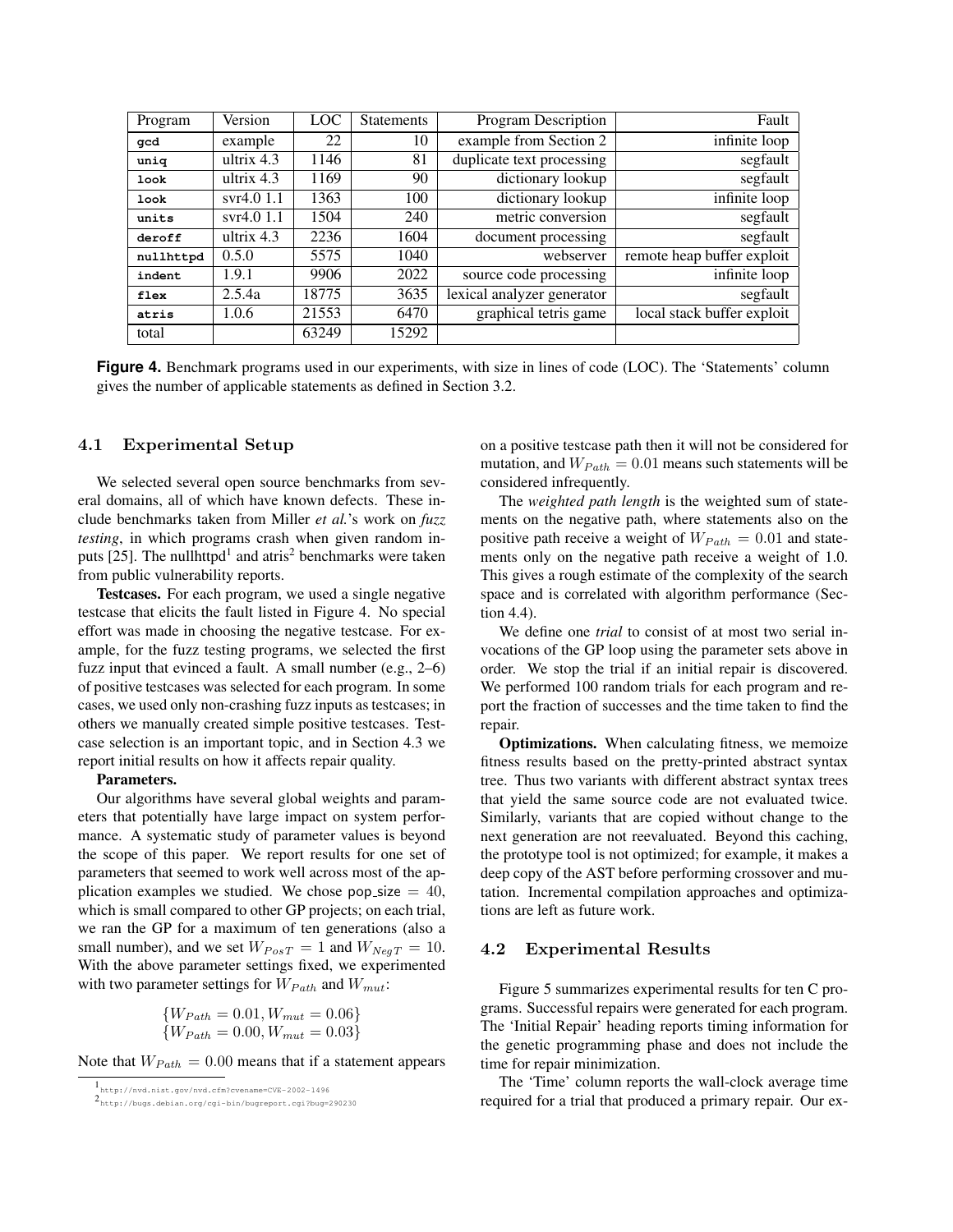|           |       | Positive     |        | <b>Initial Repair</b> |         |             | Minimized Repair |                 |               |                |
|-----------|-------|--------------|--------|-----------------------|---------|-------------|------------------|-----------------|---------------|----------------|
| Program   | LOC   | <b>Tests</b> | Path   | Time                  | fitness | Convergence | <b>Size</b>      | Time            | fitness       | <b>Size</b>    |
| qcd       | 22    | 5x human     | 1.3    | 149s                  | 491     | 54%         | 21               | 4 s             | 4             | $\mathfrak{D}$ |
| uniq      | 1146  | 5x fuzz      | 81.5   | 32 s                  | 139     | 100%        | 24               | 2s              | 6             | 4              |
| look-u    | 1169  | 5x fuzz      | 213.0  | 42s                   | 119     | 99%         | 24               | 3s              | 10            | 11             |
| $100k-s$  | 1363  | 5x fuzz      | 32.4   | 51 s                  | 42      | 100%        | 21               | 4 s             |               | 3              |
| units     | 1504  | 5x human     | 2159.7 | 107 s                 | 631     | 7%          | 23               | 2s              | 6             | 4              |
| deroff    | 2236  | 5x fuzz      | 251.4  | 129s                  | 220     | 97%         | 61               | 2s              | $\mathcal{I}$ | 3              |
| nullhttpd | 5575  | 6x human     | 768.5  | $502$ s               | 648     | 36%         | 71               | 76 s            | 16            | 5              |
| indent    | 9906  | 5x fuzz      | 1435.9 | 533 s                 | 954     | $7\%$       | 221              | 13 s            | 13            | $\overline{2}$ |
| flex      | 18775 | 5x fuzz      | 3836.6 | 233 s                 | 478     | 5%          | 52               | 7 <sub>s</sub>  | 6             | 3              |
| atris     | 21553 | $2x$ human   | 34.0   | 69 <sub>s</sub>       | 234     | 82%         | 19               | 11 <sub>s</sub> | 7             | 3              |
|           | 63249 |              | 881.4  | 184.7 s               | 395.6   | 58.7%       | 53.7             | 12.4 s          | 8.0           | 4.0            |

**Figure 5.** Experimental Results: The 'Positive Tests' column describes the postives (Section 3.4). The '|Path|' columns give the weighted path length. 'Initial Repair' gives the average performance for one trial, in terms of 'Time' (the average time of each successful trial, including compilation time and testcase evaluation), 'fitness' (the average number of fitness evaluations in a successful trial), 'Convergence' (how many of the random trials resulted in a repair). 'Size' reports the average diff size between the original source and the primary repair, in lines. 'Minimized Repair' reports the same information but describes the process of producing a 1-minimal repair from the first initial repair found; the minimization process is deterministic and always converges.

periments were conducted on a quad-core 3 GHz machine; with a few exceptions, the process was CPU-bound. The GP prototype is itself single-threaded, with only one fitness evaluation at a time, during a fitness evaluation we execute all testcases in parallel. The 'fitness' column lists the average number of fitness evaluations performed during a successful trial. Fitness function evaluation is typically the dominant expense in GP applications as problem size increases, which is why we record number of fitness function evaluations. An average successful trial terminates in three minutes after 400 fitness evaluations. Of that time, 54% is spent executing testcases (i.e., in the fitness function) and another 30% is spent compiling program variants.

The 'Convergence' column gives the fraction of trials that were successful. On average, over half of the trials produced a repair, although most of the benchmarks either converged very frequently or very rarely. Low convergence rates can be mitigated by running multiple independent trials in parallel. On average there were 5.5 insertions, deletions and swaps applied to a variant between generations, because a single application of our mutation operator is comparable to several standard GP mutations. The average initial repair was evolved using 3.5 crossovers and 1.8 mutations over the course of 6.0 generations. Section 4.4 discusses convergence in detail.

The 'Size' column lists the size, in lines, of the primary repair. Primary repairs are typically quite long and contain extraneous changes (see Section 3.5). The 'Minimized Repair' heading gives performance information for producing a 1-minimal patch that also passes all of the testcases. Minimization is deterministic and takes an order of magnitude fewer seconds and fitness evaluations. The final minimized patch size is quite manageable, averaging 4 lines.

## 4.3 Repair Quality and Testcases

In some cases, the evolved and minimized repair is exactly as desired. For example, the minimized repair for **gcd** inserts a single **exit(0)** call, as shown in Section 2 (the other line in the two-line patch is location information explaining where to insert the call). Measuring the *quality* of a repair is both a quantitative and a qualitative notion: the repair must compile, fix the defect, and avoid compromising required functionality. All of the repairs compile, fix the defect, and avoid compromising required functionality in the positive testcases provided.

For **uniq**, the function **gline** reads user input into a static buffer using a temporary pointer without bounds checks; our fix changes the increment to the temporary pointer.

For ultrix **look**, our repair changes the handling of command-line arguments, avoiding a subsequent buffer overrun in the function **getword**, which reads user input into static buffer without bounds checks.

In svr4 **look**, the **getword** function correctly boundschecks its input, so the previous segfault is avoided. However, a loop in **main** uses a buggy binary search to seek through a dictionary file looking for a word. If the dictionary file is not in sorted order, the binary search loop never terminates. Our patch adds a new exit condition to the loop.

In **units**, the function **convr** reads user input to a static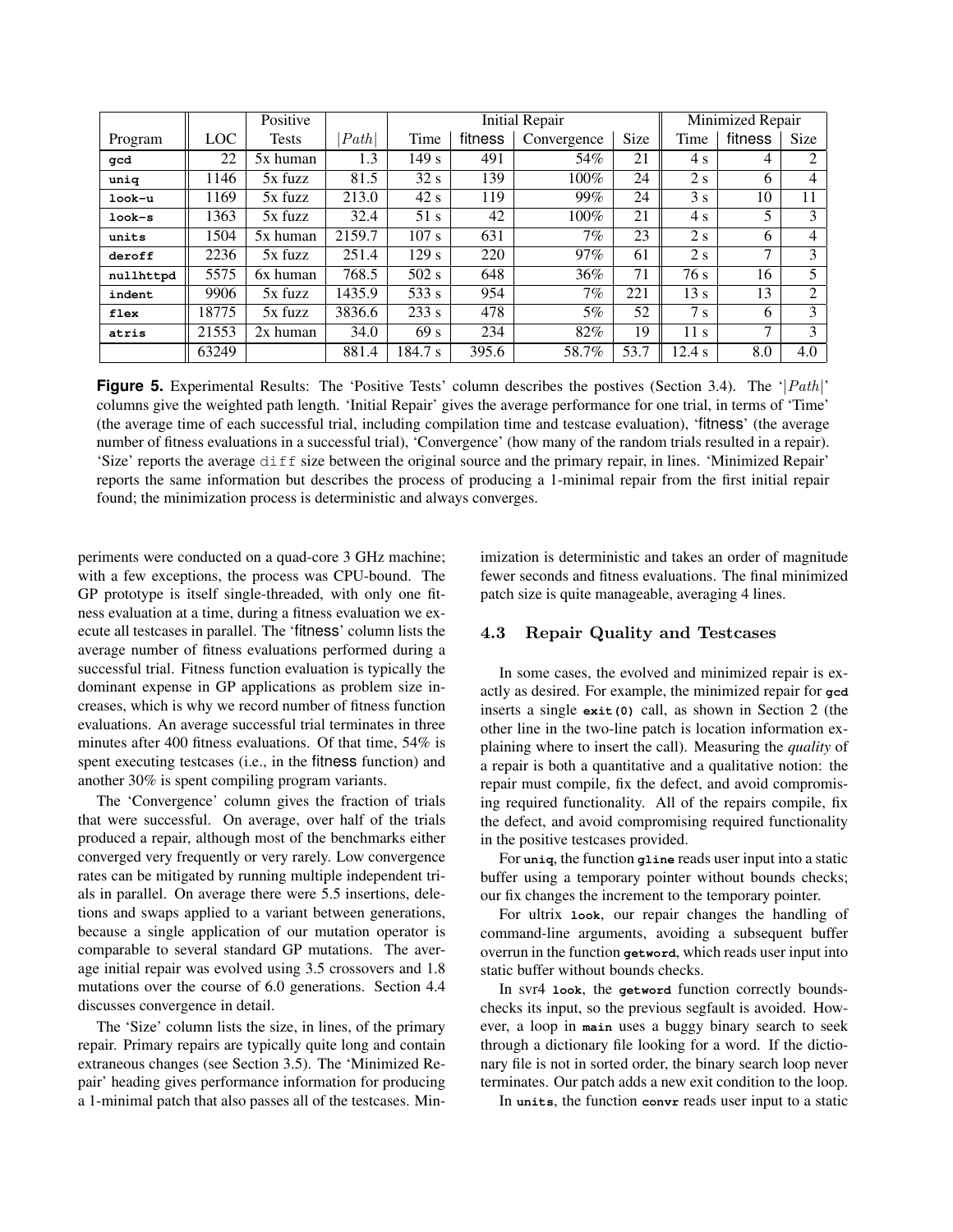buffer without bounds checks, and then passes a pointer to the buffer to **lookup**. Our repair changes the **lookup** function so that it calls **init** on failure, re-initializing data structures and avoiding the segfault.

In **deroff**, the function **regline** sometimes reads user input to a static buffer without bounds checks. **regline** calls **backsl** for escape sequence processing; our repair changes the handling of delimiters in **backsl**, preventing **regline** from segfaulting.

In **indent** program has an error in its handling of comments that leads to an infinite loop. Our repair removes handling of C comments that are not C++ comments. This removes the infinite loop but reduces functionality.

In **flex**, the **flexscan** function calls **strcpy** from the **yytext** pointer into a static buffer in seven circumstances. In some, **yytext** holds controlled input fragments; in others, it points to unterminated user input. Our patch changes one of the uncontrolled copies.

In **atris**, the **main** function constructs the file path to the user's preference file by using **sprintf** to concatenate the value of the **HOME** environment variable with a file name into a static buffer. Our repair removes the **sprintf** call, leaving all users with the default global preferences.

In **nullhttpd** there is a remote exploitable heap buffer overflow in **ReadPOSTData**: the user-supplied **POST** length value is trusted, and negative values can be used to copy user-supplied data into arbitrary memory locations. We used six positive testcases: **GET index.html**, **GET blank.html**, **GET notfound.html**, **GET icon.gif**, **GET directory/**, and **POST recopy-posted-value.pl**. Our generated repair changes **read\_header** so that **ReadPOSTData** is not called. Instead, the processing in **cgi\_main** is used, which invokes **write** to copy the **POST** data only after checking if **in\_ContentLength > 0**.

To study the importance of testcases, we ran our **nullhttpd** experiment without the **POST** testcase. Our algorithm generates a repair that disables **POST** functionality; all **POST** requests generate an HTML bad request error reply. As a quick fix this is not unreasonable, and is safer than the common alarm practice of running in read-only mode.

Our repair technique aggressively prunes functionality to repair the fault unless that functionality is guarded by testcases. For **indent** we remove C comment handling without a C testcase. For **atris** we remove handling of local preference files. Our technique also rarely inserts local bounds checks directly, instead favoring higher-level control-flow changes that avoid the problem, as in **units** or **deroff**.

Our approach thus presents a tradeoff between rapid repairs that address the fault and using more testcases to obtain a more human repair. In the **atris** example, a security vulnerability in a 20000 line program is repaired in under 100 seconds using only two testcases and a minimal sacrifice of non-core functionality. In the **nullhttpd** example, a similar vulnerability is fully repaired in 10 minutes, with all relevant functionality retained. Time-aware test suite prioritization techniques exist for choosing a useful and quickto-execute subset of a large test suite [29, 32]; in our experiments five testcases serves as a reasonable lower bound. We do not view the testcase requirement for our algorithm as a burden, especially compared to techniques that require formal specifications. As the **nullhttpd** example shows, if the repair sacrifices functionality that was not in the positive test suite, a new repair can be made from more test cases.

#### 4.4 Convergence and Sensitivity

We observed a high variance in convergence rates between programs. GP is ultimately a heuristic-guided random search; the convergence rate in some sense measures the difficulty of finding the solution. A high convergence rate indicates that almost any random choice or coin toss will hit upon the solution; a low convergence rate means that many circumstances must align for us to find a repair. Without our weighted path representation, the convergence rate would decrease with program size as more and more statements would have to be searched to find the repair.

In practice, the convergence rate seems more related to the structure of the program and the location of the fault than to the nature of the fault. For example, in our experiments infinite loops have an average convergence rate of 54% while buffer overruns have  $61\%$  — both very similar to the overall average of 59%. Instead, the convergence rate is inversely related to the weighted path length. The weighted path length loosely counts statements on the negative path that are not also on the positive path; our genetic operators are applied along the weighted path. The weighted path is thus the haystack in which we search for needles. For example, **flex** has the longest weighted path and also the lowest convergence rate; in practice its repair is found inside the **flexscan** function, which is over 1,400 lines of machinegenerated code implementing a DFA traversal via a huge **switch** statement. Finding the right **case** to repair requires luck. The **indent** and **units** cases are analogous. Note that adding additional positive testcases actually reduces the weighted path length, and thus improves the convergence rate, although it also increases the convergence time. In addition, we can use existing *path slicing* tools; Jhala and Majumdar, for example, slice a 82,695-step negative path on the **gcc** Spec95 benchmark down to 43 steps [21].

Finally, the parameter set  $W_{Path} = 0.01$  and  $W_{mut} =$ 0.06 works well in practice; more than 60% of the converged trials are from these settings. Our weighted path representation is critical to convergence; without weighting from positive testcases our algorithm rarely converges (e.g., **gcd** converges 0% of the time). We have also tried higher mutation chances and note that convergence gradually worsens with values beyond 0.12.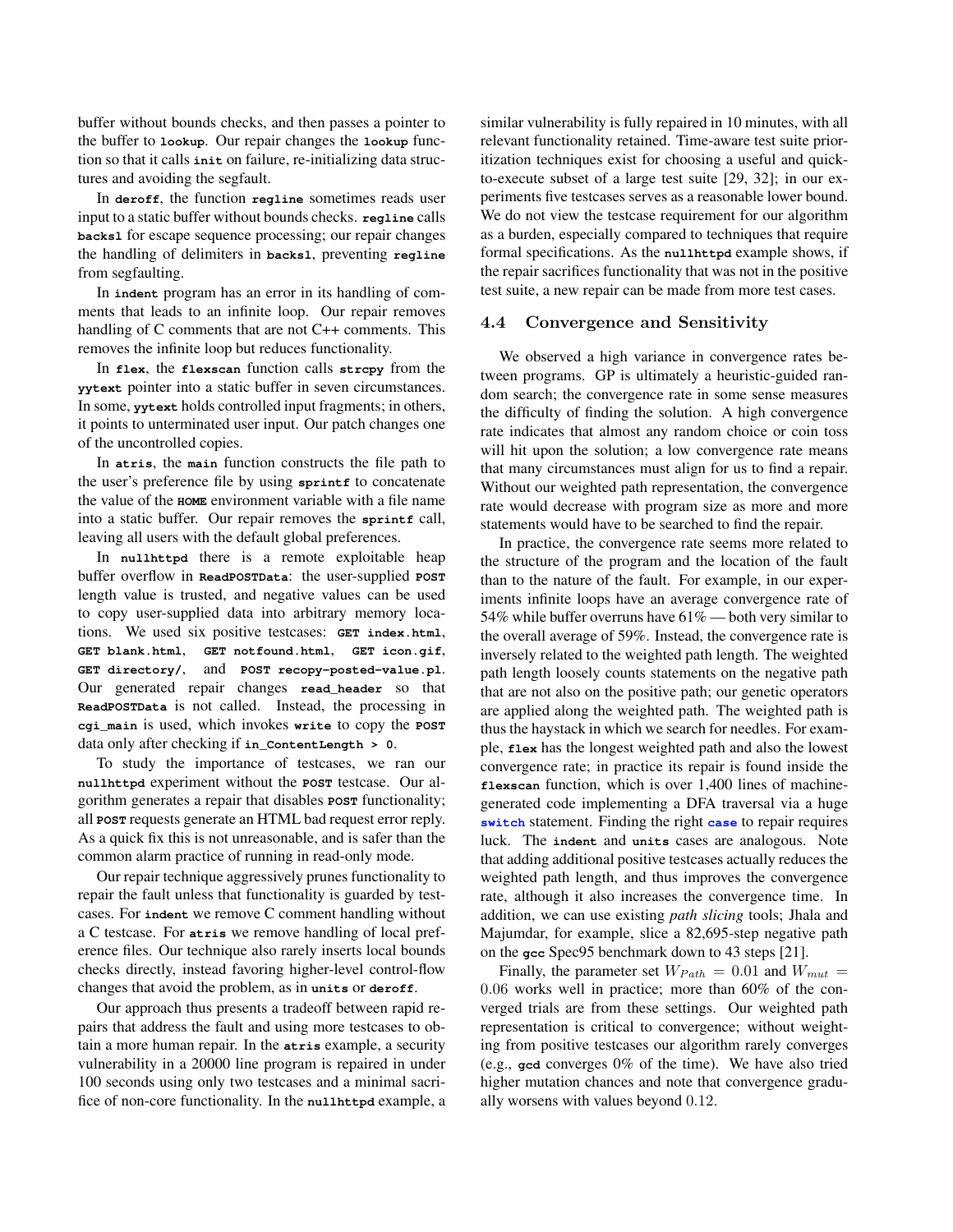### 4.5 Limitations, Threats to Validity

We assume that the defect is reproducible and that the program behaves deterministically on the testcases. This limitation can be mitigated by running the testcases multiple times, but ultimately if the program behavior is random we may converge on an incorrect patch. We further assume that positive testcases can encode program requirements. Testcases are much easier to obtain than formal specifications or code annotations, but if too few are used, the repair may sacrifice important functionality. In practice too many testcases may be available, and a large number will slow down our technique and constrain the search space. We further assume that the path taken along the negative testcase is different from the positive path. If they overlap completely our weighted representation will not be able to guide GP modifications. Finally, we assume that the repair can be constructed from statements already extant in the program; in future work we plan to use a library of repair templates.

## 5 Related Work

Our approach automatically repairs programs without specifications. In previous work we developed an automatic algorithm for soundly repairing programs with specifications [34]. The previous work suffers from three key drawbacks. First, while it is sound with respect to the given policy, it may generate repairs that sacrifice other required functionality. In this paper, a sufficient set of positive testcases prevents us from generating such harmful or degenerate repairs. Second, the previous work only repairs singlethreaded violations of temporal safety properties; it cannot handle multi-threaded programs or liveness properties. It would not be able to repair the three infinite loop faults handled in this paper. Third, the previous work requires as input a formal specification of the policy being violated by the fault. In practice, despite recent advances in specification mining (e.g., [16]), formal specifications are rarely available. For example, there were no formal specifications available for any of the programs we repaired in this paper.

Trace localization [8], minimization [17], and explanation [11] projects also aim to elucidate faults and ease repairs. These approaches typically narrow down a large counterexample backtrace (the error symptom) to a few lines (a potential cause). Our work improves upon this in three fundamental ways. First, a narrowed trace or small set of program lines is not a concrete repair. Second, our approach works with any detected fault, not just those found by static analysis tools that produce counterexamples. Finally, their algorithms are limited to the given trace and source code and will thus never localize the "cause" of an error to a missing statement or suggest that a statement be moved. Our approach can infer new code that should be added or swapped: five of our ten minimized repairs required insertions or swaps. Their work could also be viewed as complementary to ours; a defect found by static analysis might be repaired and explained automatically, and both the repair and the explanation could be presented to developers.

Demsky *et al.* [12] present a technique for data structure repair. Given a formal specification of data structure consistency, they modify a program so that if the data structures ever become inconsistent they can be modified back to a consistent state at runtime. Their technique does not repair the program source code or otherwise fix or address faults. Instead, it inserts run-time monitoring code that "patches up" inconsistent state so that the buggy program can continue to execute. Their technique requires formal specifications, which can be inferred but are often unavailable. Their technique also introduces run-time overhead and does not produce a repair. Finally, their technique only deals with data structures and not with logic errors; it would not be able to help with the **gcd** infinite loop in Section 2, for example. Our techniques are complementary: a buggy program might be kept running via their technique while our technique searches for a long-term repair.

Arcuri [6, 7] proposed the idea of using GP to repair software bugs automatically, but our work is the first to report substantial experimental results on real programs with real bugs. The approaches differ in several details: we use execution paths to localize evolutionary search operators, and we do not not rely on a formal specification in the fitness evaluation phase. Where they control "code bloat" along the way, we minimize our high-fitness solution after the evolutionary search has finished.

The field of Search-Based Software Engineering (SBSE) [20] uses evolutionary and related methods for software testing, e.g., to develop test suites [24, 32, 33]. SBSE also uses evolutionary methods to improve software project management and effort estimation [9], to find safety violations [3], and in some cases to re-factor or re-engineer large software bases [10, 31]. In SBSE, most innovations in the GP technique involve new kinds of fitness functions, and there has been less emphasis on novel representations and operators, such as those we explored in this paper.

### 6. Conclusions

We present a fully automated technique for repairing bugs in off-the-shelf legacy software. Instead of using formal specifications or special coding practices, we use an extended form of genetic programming to evolve program variants. We consider only certain classes of repairs, using one part of a program as a template to repair another part. Our GP algorithm uses a representation that combines abstract syntax trees with weighted violating paths; these insights allow our search to scale to large programs. We use